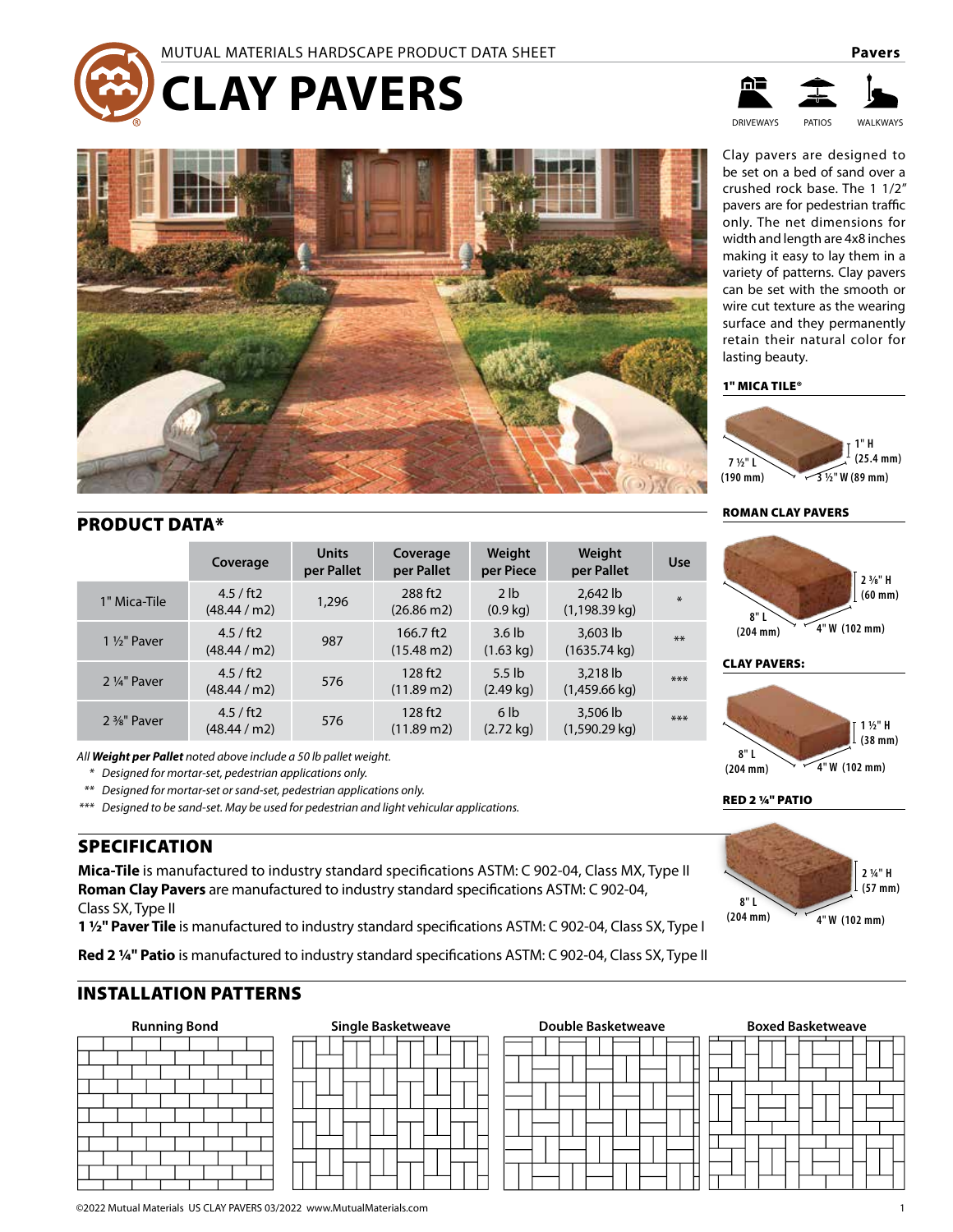# SAND-SET *Exterior Application*



**Excavation:** Excavate to the design levels.

- **Compact Subgrade:** Compact the subgrade to at least 95% of standard Proctor density as specified in ASTM D 698.
- **Base Rock:** Place and compact a base of 5⁄8" (16 mm) minus crushed rock in layers of not more than 2" (100 mm) to a smooth uniform surface to the grade and cross section required. The minimum surface tolerance of the compacted base should be  $\pm$  3/8". ( $\pm$  10 mm) over a 10 ft (3 m) straightedge. A geotextile may be placed below the base rock as needed.

The thickness of the base materials is determined by traffic, soil type, climate, drainage, and moisture. Pedestrian

# CEMENT MORTAR, BONDED\* *Exterior Application*



# **Recommended Uses**

Exterior floors, decks or patios where membrane is not used and where positive drainage below slab is provided.

# **Limitations**

Although this is the best known method of installation for a walkway, it is not reliable in areas where the mortar-bed will be subjected to freeze-thaw cycles.

# DRY-SET MORTAR OR LATEX-PORTLAND CEMENT MORTAR\* *Exterior Application*



# **Recommended Uses**

Exterior floors, decks or patios where membrane is not used and where positive drainage below slab is provided.

# **Requirements**

- sloped slab to provide complete surface drainage

applications should have a minimum base thickness of 4" (100 mm) after compaction. Residential driveways should have a minimum sub-base thickness of 6" (150 mm) after compaction.

- **Edge Restraint:** Install the edge restraint system to prevent settling and spreading. Follow specifications and manufacturers instructions for installing edge restraints.
- **Bedding Sand:** Bedding sand under pavers should meet ASTM C 33 or CSA A23.1 specifications. Bedding sand should be spread and screeded to a thickness of 1 to 1 ½ inches (25–40 mm). Use screed pipes and a straight and true strike board to level the bedding sand.
- **Lay Pavers:** Begin in one corner of the project and begin laying pavers in the desired pattern, moving outward in a triangular pattern. Chalk lines snapped on the bedding sand or string lines pulled across the pavers can be used to maintain straight joint lines. The joint widths between pavers should be approximately

# **Requirements**

- sloped slab to provide complete surface drainage
- gravel bed or other means of drainage below slab
- expansion joints are mandatory
- cover completed tile/paver work and keep damp for 3–7 days

## **Materials**

- portland cement: ASTM C-150 Type 1
- sand: ASTM C-144
- water: potable

below slab

**Materials** 

- bond coat 3/32" min.

keep damp for 3 to 7 days

**Preparation by Other Trades** - provide subsurface drainage - slope slab for complete drainage - slab to have steel trowel and fine broom

- dry-set mortar: ANSI A118.1

- grout: ANSI A118.6, specify type

- mortar: 1 part portland cement, 4 to 5 parts damp sand by volume
- bond coat: portland cement paste on a mortar bed that is still workable, or dry-set mortar or latex-portland cement mortar on a cured bed

- gravel bed or other means of drainage

- cover completed tile/paver work and

- latex-portland cement mortar: ANSI 118.4

- expansion joints are mandatory

#### 1⁄16 to 1⁄8 inches (2–3 mm). Cut pavers should be used to fill in gaps along the edges of the project. Be sure to mix pavers from multiple pallets to achieve a consistent color blend.

- **Compact:** After placing an area of pavers, compact them using a vibrating plate compactor capable of exerting 3,000– 5,000 lbs. (1300–2200 kN) of centrifugal compaction force operating at 75-90 hertz (use a 3,000 lb. compactor for  $1 \frac{1}{2}$ " Pavers). A rubber/plastic mat should be used on the compactor. Make at least two passes to insure that pavers have been seated in the compacted bedding sand.
- **Fill Joints:** Sweep dry joint sand into the paver joints and compact the pavers again until the joints are full. Compaction should be within 3 ft. (1 m) of an unrestrained edge or laying face. At the end of each day, all pavers within 3 ft. (1 m) of the laying face should be compacted. Install any remaining edge restraints.

*Source: Brick Industry Association - Flexible Brick Paving*

- grout: ANSI A118.6, specify type
- mortar bed bond coat: portland cement slurry.

# **Preparation by Other Trades**

- provide subsurface drainage
- slope slab for complete drainage
- slab to have steel trowel and fine broom finish with no curing compounds used (when used, mechanical scarifying is necessary).
- max. variation in the slab shall not exceed ¼" in 10'-0" from the required plane

# **Expansion Joint**

Architect must specify expansion joints and show location and details on drawings.

# **Installation Specifications**

- paver/tile: ANSI A108.1A, .1B or .1C
- grout: ANSI A108.10

- finish with no curing compounds used (when used, mechanical scarifying is necessary).
- max. variation in the slab shall not exceed 1⁄8" in 10'-0" from the required plane

# **Expansion Joint**

Architect must specify expansion joints and show location and details on drawings.

# **Installation Specifications**

- paver/tile: ANSI A108.1A, .1B or .1C - grout: ANSI A108.10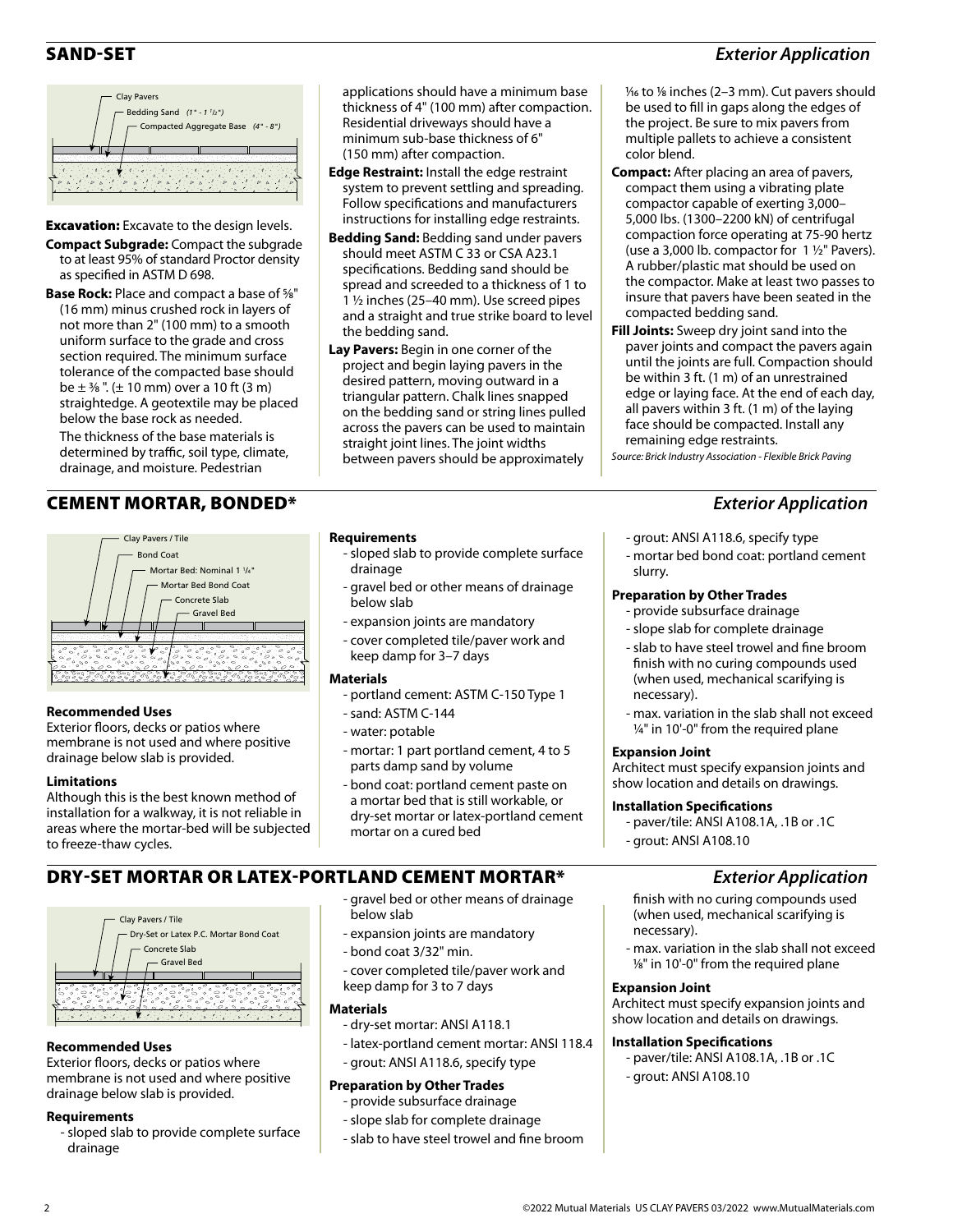# DRY-SET MORTAR OR LATEX-PORTLAND CEMENT MORTAR\* *Interior Application*



## **Recommended Uses**

- on plain, clean concrete
- on slab-on-grade construction where no bending stresses occur.
- See **F111 Notes** in sidebar.

## **Limitations**

- Method F111 is the preferred method over precast concrete floor systems, post-tensioned concrete floor systems and other floors subject to movement or deflection.
- Method F113 may be suitable for abovegrade structural slab installations when specific mortar and grout products recommended by the manufacturer are specified. Not all modified mortar and grout products are suitable for this application.

## **Requirements**

- floor systems over which tile will be installed shall be in conformance with the IRC for residential applications, the IBC for commerical applications, or applicable building codes.
- slab to be well cured, dimensionally stable and free of cracks, waxy or oily films and curing compounds.
- bond coat 3⁄32" min.

#### **Materials**

- mortar—use ANSI A118.1 or A118.4 for slab-on-grade installations; *use only a manufacturer's designated mortar* for above-grade structural slabs.
- grout—use ANSI A118.3, A118.6, A118.7, or A118.8 for slab-on-grade installations; use only a manufacturer's designated mortar for above-grade structural slabs.

## **Preparation by Other Trades**

- slab to have steel trowel and fine broom finish free of curing compounds (when used, mechanical scarifying is necessary).
- slope, when required, to be in subfloor
- max. variation in the slab—¼" in 10'-0" and  $\frac{1}{6}$ " in 1'-0" from the required plane

# **Movement Joint (Architect must specify type of joint and show location and details**

- follow EJ171, page 78, for slab-on-grade installations
- above-grade structural slabs require exterior joint spacing; perimeter joints are mandatory

# **Installation Specifications**

**on drawings)**

- paver/tile: ANSI A108.5
- grout: ANSI A108.6, A108.9, or A108.10.

## **F111 Notes**

**For tile bonded directly to a waterproof membrane, follow Method F122.**

# DRY-SET MORTAR OR LATEX-PORTLAND CEMENT MORTAR\* *Interior Application*



## **Recommended Uses**

- over structurally sound plywood where light weight construction is a factor
- where water resistance is desired
- eliminates necessity of recessing subfloor to accommodate portland cement mortar bed

## **Limitations**

- will provide bond for presanded dry-set mortar or latex-portland cement mortar only
- waterproof membrane shall be provided where a waterproof floor is required. Follow manufacturer's installation recommendations

## **Requirements**

- design floor areas over which tile is to be applied to have a deflection not greater than  $\frac{1}{360}$  of span. Make allowance for

live load and impact as well as all dead load, including weight of the tile and setting bed

- maximum spacing of floor joists is 16" o.c.
- 1⁄8" wide spacing between units to be filled solid with dry-set or latex-portland cement mortar
- use dry-set portland cement mortar to establish the supporting plane of the CBU
- units to be fastened through subfloor into joists with galvanized nails, screw type nails, or other corrosion-resistant fasteners
- surface of units to be clean and free of dirt, dust or oily film

## **Materials**

- cementitious backer unit: ANSI A118.9
- dry-set mortar: ANSI A118.1
- latex-portland cement mortar: ANSI 118.4
- grout: ANSI A118.6, specify type

## **Preparation by Other Trades**

- subfloor: 1⁄8" exterior grade plywood on joists at 16" o.c.
- max. variation in plywood surface shall not exceed 1/8" in 10'-0" from the required plane

# **Expansion Joint**

Architect must specify expansion joints and show location and details on drawings.

## **Installation Specifications**

- paver/tile: ANSI A108.5
- grout: ANSI A108.10
- cementitious backer units: ANSI A108.11

 *\* Source: Copyright ©2009 by Tile Council of North America \*\* Source: 2003-2004 Handbook for Ceramic Tile Installation*